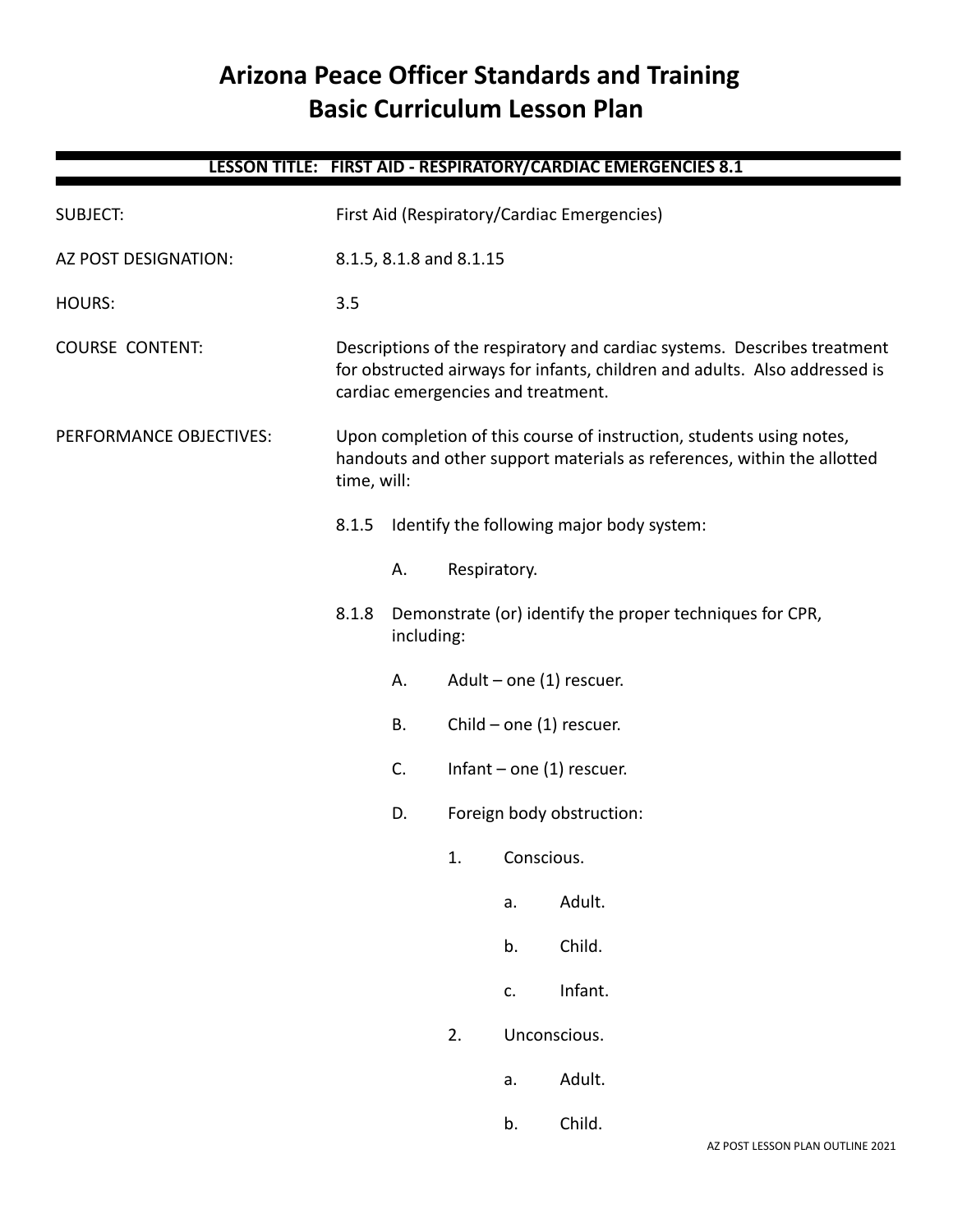- c. Infant.
- E. Mouth-to-mask CPR.
- 8.1.15 Given written, verbal and visual descriptions of persons suffering from the following medical conditions, identify signs and symptoms, appropriate treatment steps and appropriate management procedures for treatment:
	- A. Heart problems.
	- B. Respiratory emergencies.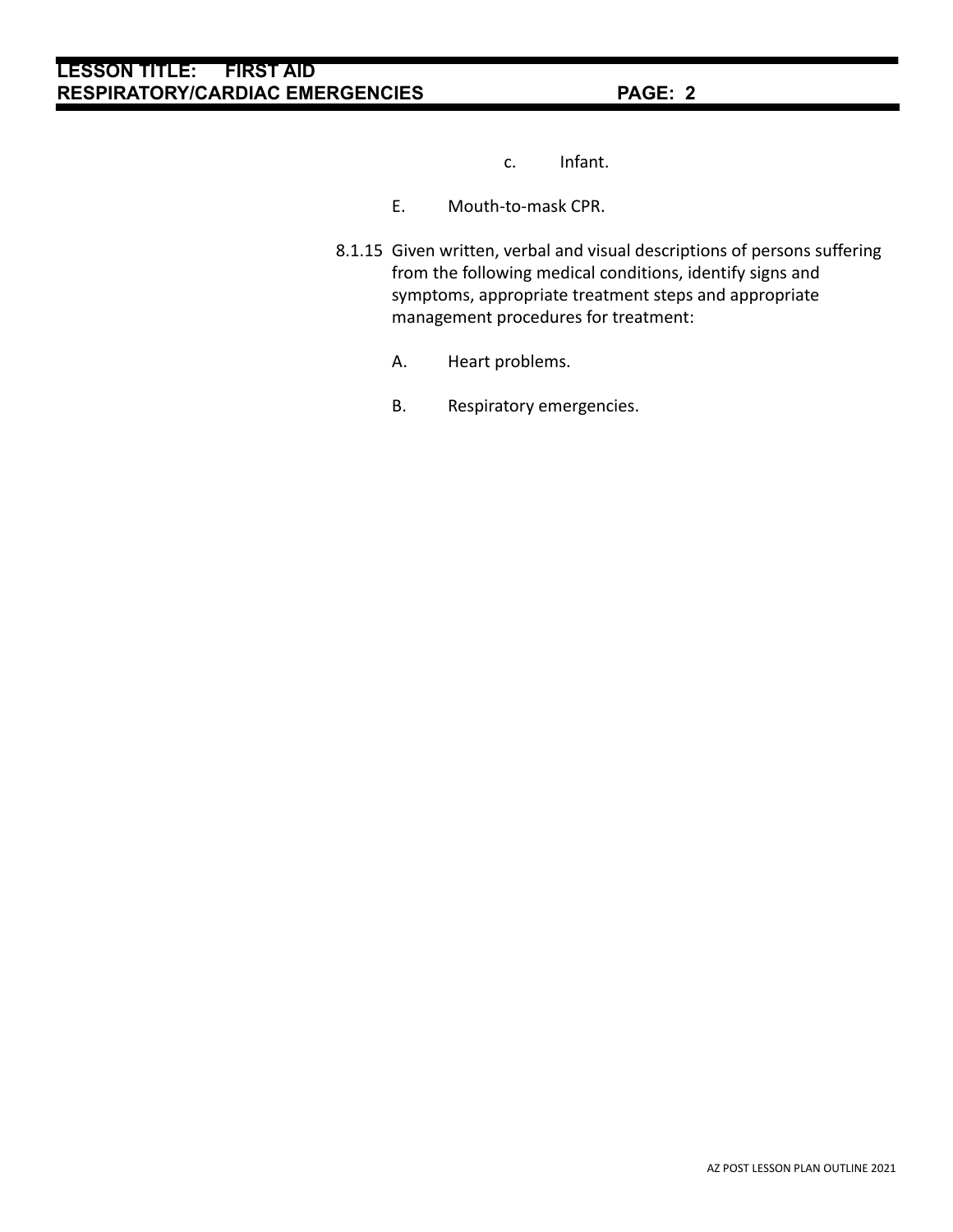| DATE FIRST PREPARED:                                                                                                                                                                                                                                         | January 1998                                                                                                                                                                                             |                                                                                                                                                                              |
|--------------------------------------------------------------------------------------------------------------------------------------------------------------------------------------------------------------------------------------------------------------|----------------------------------------------------------------------------------------------------------------------------------------------------------------------------------------------------------|------------------------------------------------------------------------------------------------------------------------------------------------------------------------------|
| <b>PREPARED BY:</b>                                                                                                                                                                                                                                          | David Kleinman                                                                                                                                                                                           |                                                                                                                                                                              |
| <b>REVIEWED - REVISED:</b><br><b>REVIEWED - REVISED:</b><br><b>REVIEWED - REVISED:</b><br><b>REVIEWED - REVISED:</b><br><b>REVIEWED - REVISED:</b><br><b>REVIEWED - REVISED:</b><br><b>REVIEWED - REVISED:</b><br>AZ POST - APPROVAL:<br>AZ POST - APPROVAL: | David Kleinman<br><b>SME Committee</b><br>Officer Tim Taylor, SME Chairman<br>Officer Tim Taylor, SME Chairman<br><b>AZPOST Staff</b><br>First Aid SME Group<br>AZPOST (DocX)<br>Don Yennie<br>Lori Wait | DATE: December 1998<br>DATE: October 2003<br>DATE: February 2004<br>DATE: January 2011<br>DATE: November 2017<br>DATE: March 2022<br>DATE: November 2017<br>DATE: March 2022 |
| <b>INSTRUCTOR REFERENCES:</b>                                                                                                                                                                                                                                |                                                                                                                                                                                                          |                                                                                                                                                                              |
| <b>CLASS LEVEL:</b>                                                                                                                                                                                                                                          | Student                                                                                                                                                                                                  |                                                                                                                                                                              |
| <b>TRAINING AIDS:</b>                                                                                                                                                                                                                                        |                                                                                                                                                                                                          |                                                                                                                                                                              |
| <b>INSTRUCTIONAL STRATEGY:</b>                                                                                                                                                                                                                               | Interactive lecture and class discussion.                                                                                                                                                                |                                                                                                                                                                              |
| <b>SUCCESS CRITERIA:</b>                                                                                                                                                                                                                                     | 70% or higher on a written, multiple-choice examination.                                                                                                                                                 |                                                                                                                                                                              |
| <b>COMPUTER FILE NAME:</b>                                                                                                                                                                                                                                   | <b>Respiratory Cardiac Emergencies</b>                                                                                                                                                                   |                                                                                                                                                                              |
| DATE RELEASED TO THE SHARE FILE:                                                                                                                                                                                                                             | May 27, 2022                                                                                                                                                                                             |                                                                                                                                                                              |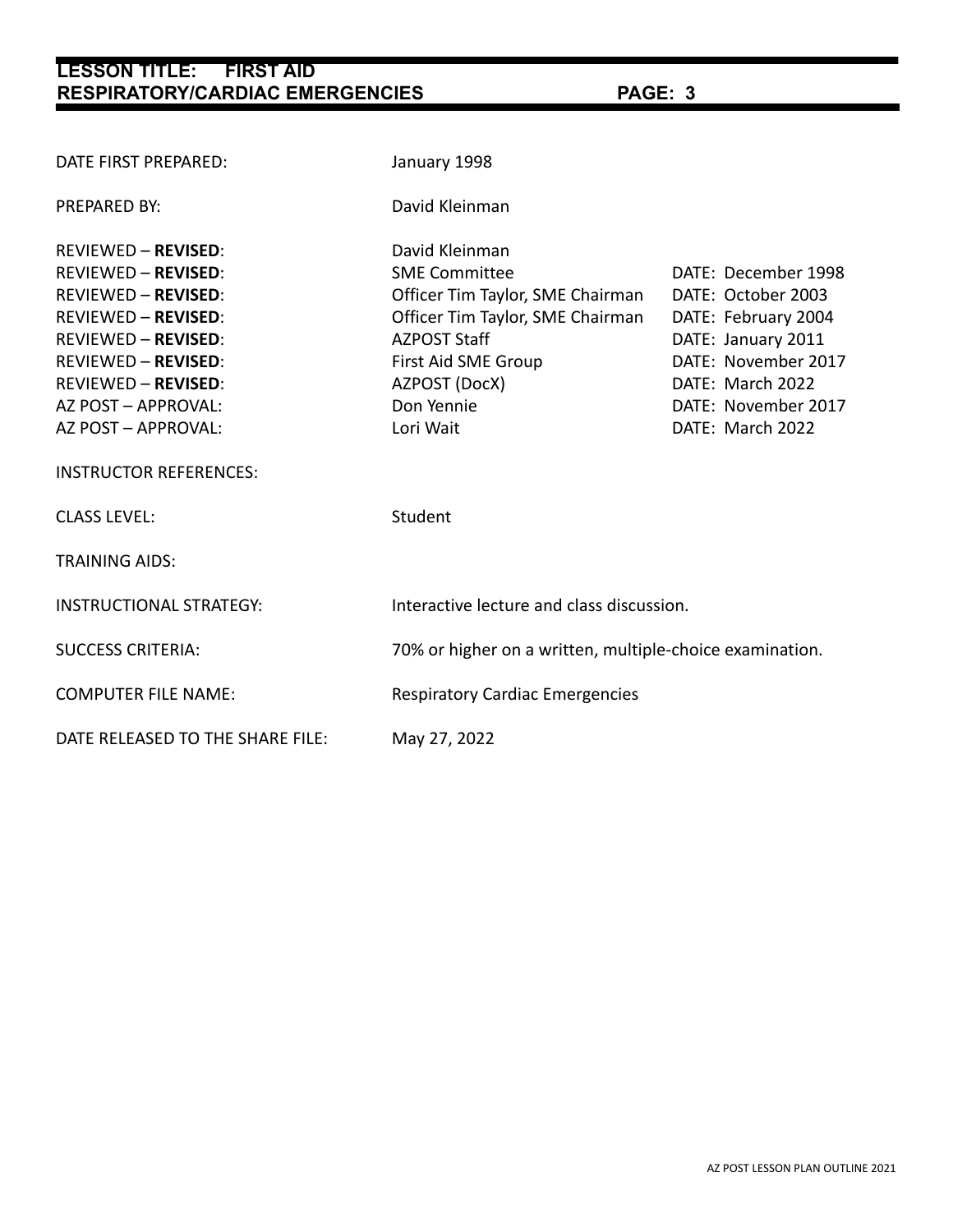- A. Instructor (self) introduction.
	- B. Preview of performance objectives.

### **II. RESPIRATORY SYSTEM P. O. 8.1.5A**

B. Components:

**I. INTRODUCTION**

- 1. Mouth and nose this is where air is taken in and expelled.
- 2. Larynx voice box (easily damaged).
- 3. Trachea air tube (easily damaged).
- 4. Lungs where the exchange of gasses takes place.
- 5. Diaphragm the major muscle of respiration (located between the lungs and the stomach).

A. Provides for the oxygenation of blood and the elimination of carbon dioxide from the body.

- 6. Ribs provide protection and support for the lungs.
- C. Infants and children.
	- 1. All structures are less developed and more easily damaged.
	- 2. All actions taken to help resuscitate must be done with the size of the infant or child taken into consideration.

### **III. RESPIRATORY EMERGENCIES P. O. 8.1.15E**

- A. Are respirations adequate? (< 8 OR > 24)
- B. Respiratory distress care.
	- 1. Activate Emergency Medical Services (EMS).
	- 2. Maintain airway.
	- 3. Check for obstruction.
	- 4. Calm the patient.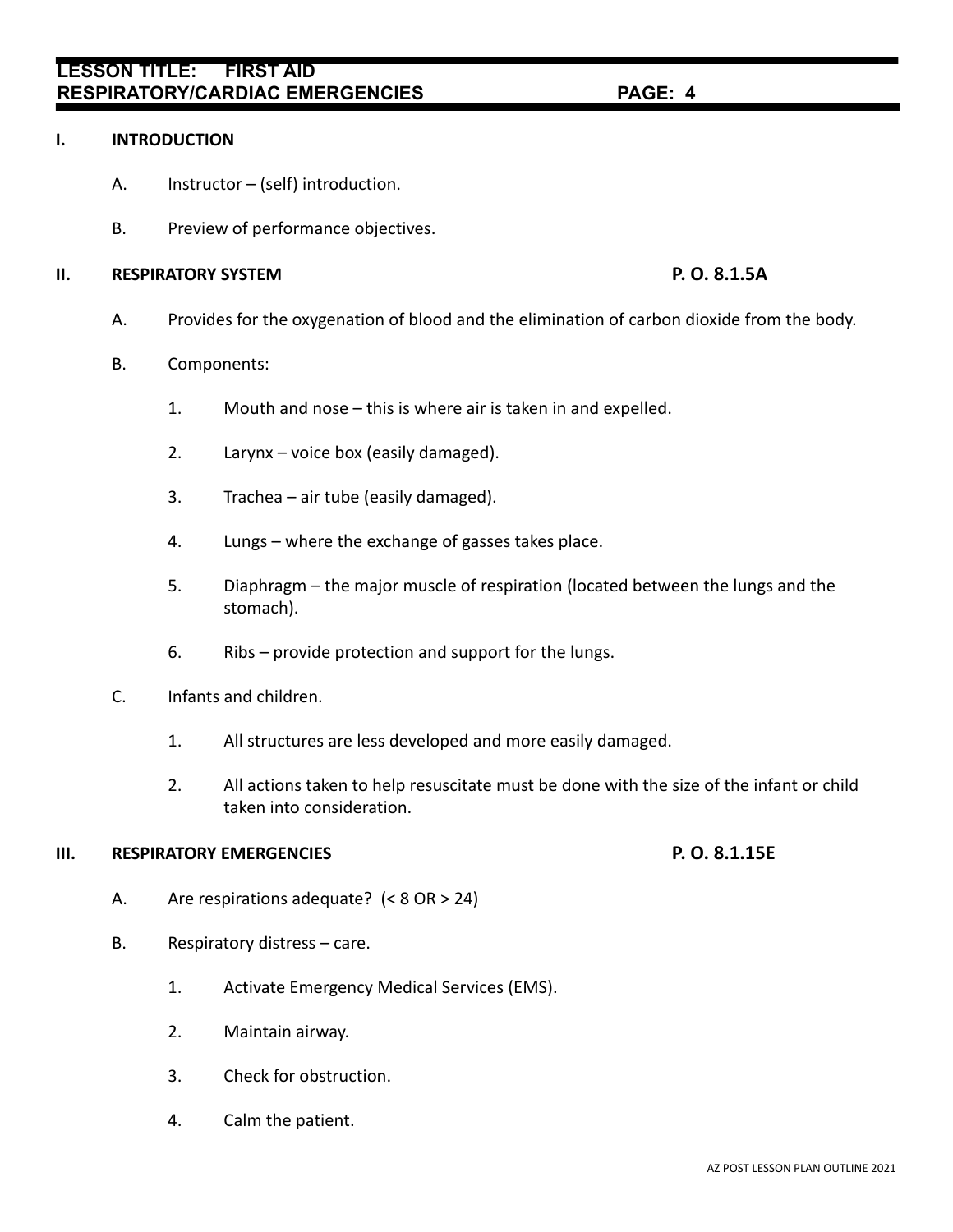- 5. Remove from the scene if problems are related to substances at the scene.
- 6. Put the patient in a position of comfort.
- C. Opening the airway: (Demonstration & practical exercise)
	- 1. Head tilt/chin lift.
	- 2. Modified jaw thrust.
- D. Rescue breathing. (Demonstration & practical exercise)
	- 1. Mask to mouth.
		- a. The preferred method of artificial respiration. **P. O. 8.1.8E**
		- b. Make a seal with the patient's face and mask (covering both the nose and mouth).
		- c. Press tightly to the patient's face.
			- i. Show one (1)-handed and two (2)-handed seals.
			- ii. Two (2)-handed is the preferred method.
		- d. Use a mask, but follow the same steps as for mouth to mouth.
		- e. If using an adult mask on a child, then turn the mask upside down.
	- 2. Mouth to mouth. (Demonstration & practical exercise)
		- a. Activate EMS.
		- b. Open the airway.
		- c. If obstructed, clear with the appropriate treatment.

**P. O. 8.1.8D**

- d. Make a seal with the rescuer's mouth to the victim's.
- e. Pinch the patient's nose closed.
- f. The rescuer exhales, inflating the victim's lungs. Approximate the amount of breath according to the size of the patient.
- E. **Mental exercise:**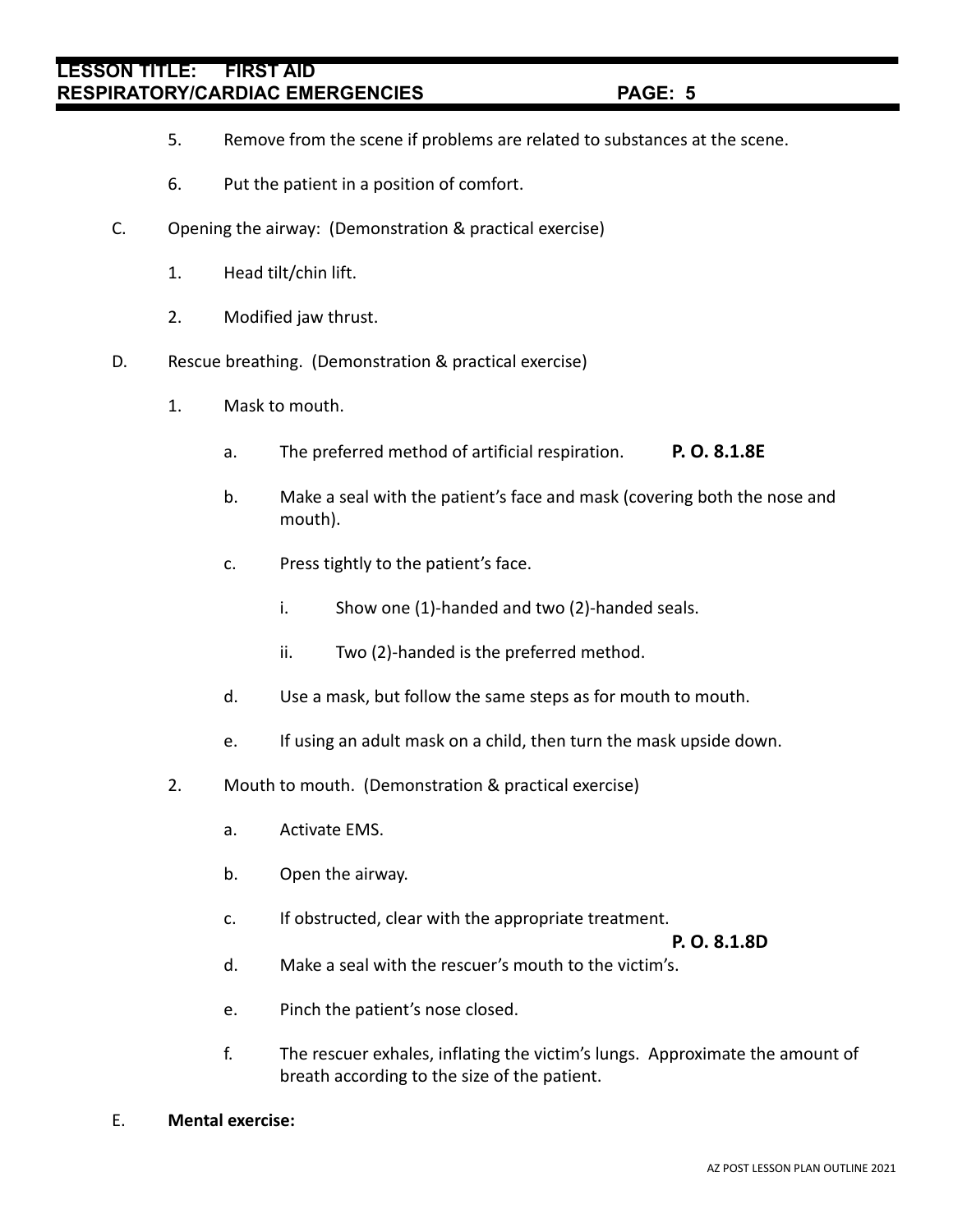- 1. At a motor vehicle collision (MVA) you find a woman behind the wheel of a heavily-damaged vehicle. She is unconscious and unresponsive. You do not see her breathing.
	- a. What do you do first? (Call EMS)
	- b. What is your first intervention? (Open the airway.)
	- c. What do you check for? (Spontaneous respirations.)
	- d. If none, how do you treat it? (Mask to mouth breathing.)
	- e. What technique do you use? (Jaw thrust.)

### F. Obstructed airway. **P. O. 8.1.8D**

- 1. Causes of airway obstruction.
	- a. The tongue is the most common problem.
		- i. Usually occurs during unconsciousness when the patient's head flexes forward.
		- ii. Treatment is moving the head into a neutral position.
	- b. Foreign objects are common in children. **P. O. 8.1.8D**
	- c. Tissue damage when trauma has happened to the face or neck. Swelling occurs and constricts the airway.
	- d. Diseases, such as infection, may cause swelling. Anaphylaxis often causes extreme and rapid swelling. (Define "Anaphylaxis" for the students.)

**P. O. 8.1.11.2C&F**

- 2. Completely-obstructed airway.
	- a. The patient is unable to talk.
	- b. The patient is in obvious distress.
	- c. Cyanosis the bluish discoloration around mucous membranes, such as lips and eyelids that come from the lack of oxygen.
	- d. The patient needs immediate intervention.
- 3. Partially-obstructed airway. **P. O. 8.1.8D**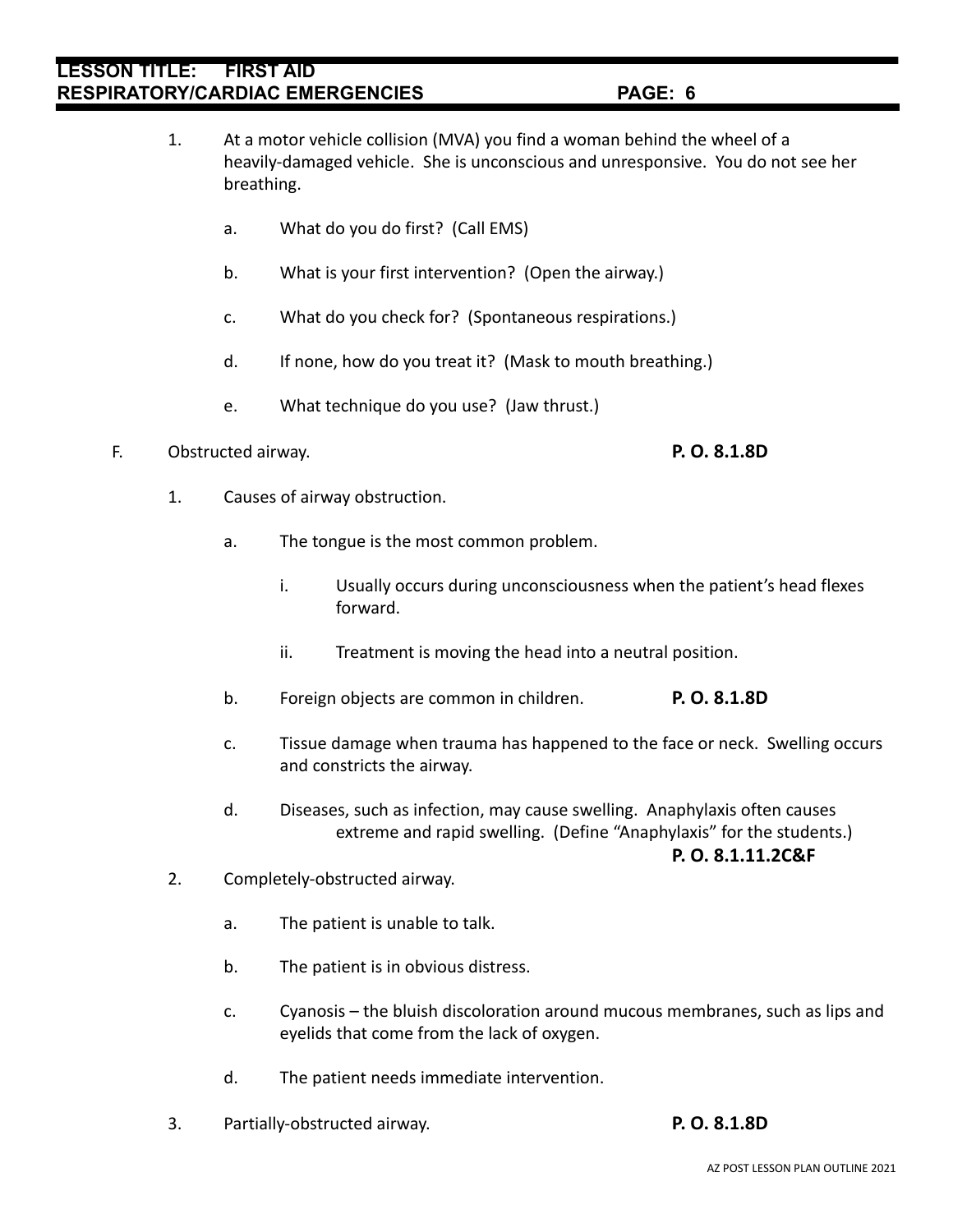- a. The patient can often make sounds.
- b. There is some air movement.
- c. The patient's demeanor is less than frantic.
- d. The rescuer's interventions are to calm and monitor the patient.
- e. EMS should still respond.
- 4. Treatment for completely-obstructed airway. (Demonstration & practical exercise.)
	- a. Ask the person, "Are you choking"?
	- b. Activate EMS.
	- c. Identify yourself and tell the patient that you will help.
	- d. Remember officer safety gun side in or gun side out, depending on the environment.
	- e. Position yourself behind the patient. For a child or a small adult, kneel down. **P. O. 8.1.8B**
	- f. Locate the xiphoid process and umbilicus and place your fist midway between them with the thumb side in. Apply force upward and inward to the abdominal wall.
	- g. Force should be sufficient to lift up the patient.
	- h. Keep doing it until the object is expelled or the patient goes unconscious.
	- i. If the patient goes unconscious, gently lower the patient to the ground, be very careful of a head injury.
	- j. Open the patient's airway, check for spontaneous breathing and look for a foreign object in the mouth.
	- k. With adults, you can put fingers in the mouth to take the object out.
	- l. Attempt to ventilate.
	- m. If you cannot ventilate, then reposition the head and try again.
	- n. Begin CPR with chest compressions. (Define for students.)
	- o. After the first set of compressions, prior to delivering breaths, check for objects.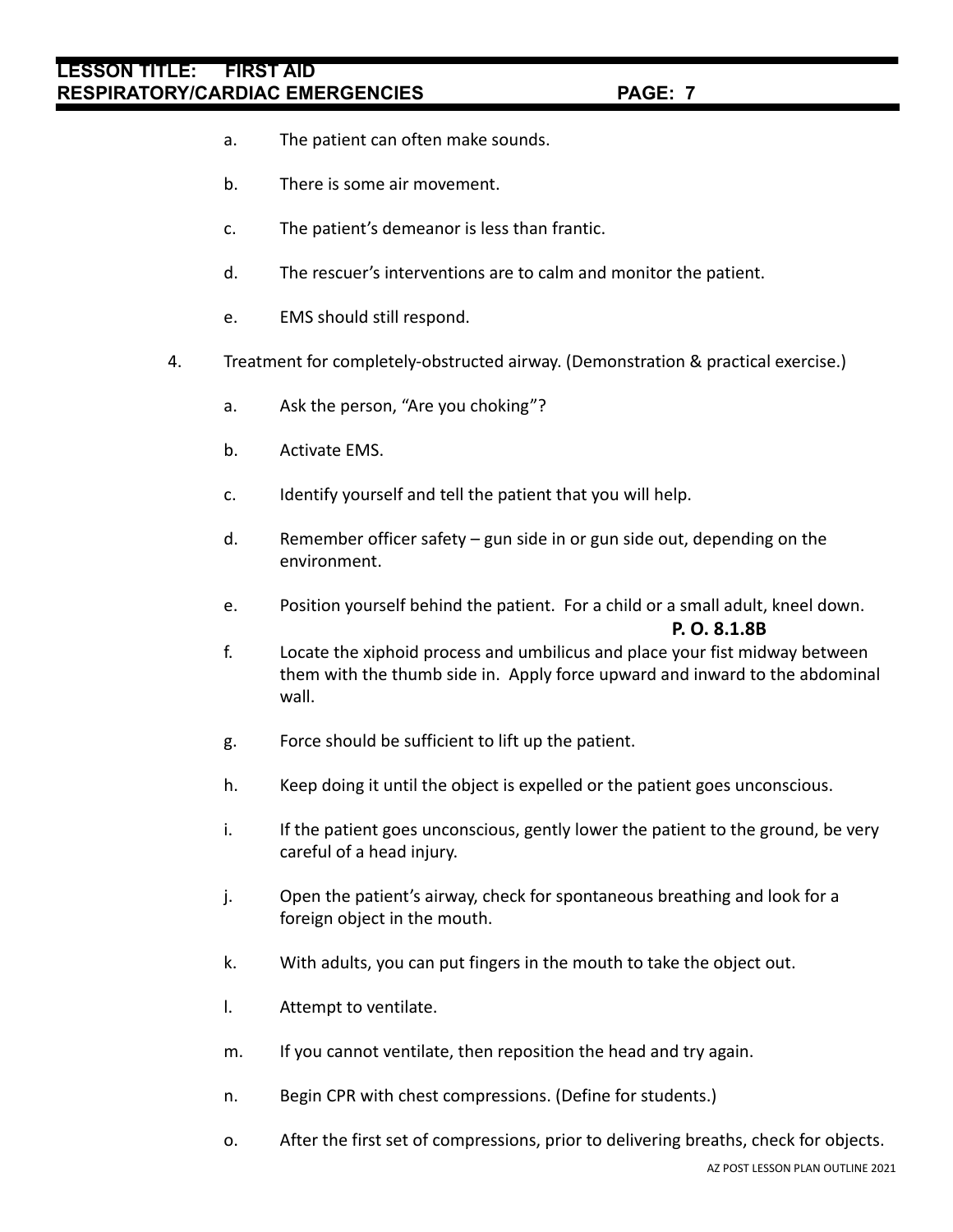### AZ POST LESSON PLAN OUTLINE 2021

- p. If the object is seen, remove. Continue CPR checking for objects after every set of compressions.
- q. Once the airway is clear, check for spontaneous breathing and if none, then do rescue breathing and check for circulation.
- 5. Infant choking. **P. O. 8.1.8C**
	- a. Get the child from the parent. (Demonstration & practical exercise.)
	- b. Tell the parent to call for EMS.
	- c. Hold the infant on your forearm or put the infant on a table.
	- d. If a conscious infant, check for breathing.
	- e. If obstructed, hold the infant face down and provide support by firmly holding the jaw. **P. O. 8.1.8D**
		- i. Support the infant's body by laying the infant on your forearm.
		- ii. Put the infant's crotch in the crook of your elbow.
	- f. Put the infant's head lower than the trunk.
	- g. Give five (5) forceful back blows with the heel of your hand between the infant's shoulder blades.
	- h. After back blows, put your free arm on the infant's back, cradle between your arms and turn the infant face up while supporting the head. (Sometimes called making a "baby sandwich.")
	- i. Give five (5) chest thrusts with your fingertips placed on the lower half of the sternum, approximately one (1) finger breadth below the nipple line.
	- j. Repeat back blows and chest thrusts until the airway is clear or until the infant goes unconscious.
	- k. For an unconscious infant, first open the airway. Tilt the infant's head so that the nose is pointing straight up.
	- l. Look, listen and feel for a breath.
	- m. Cover both the nose and mouth and attempt to ventilate.
	- n. If the first breath does not go in, reposition the head and try again.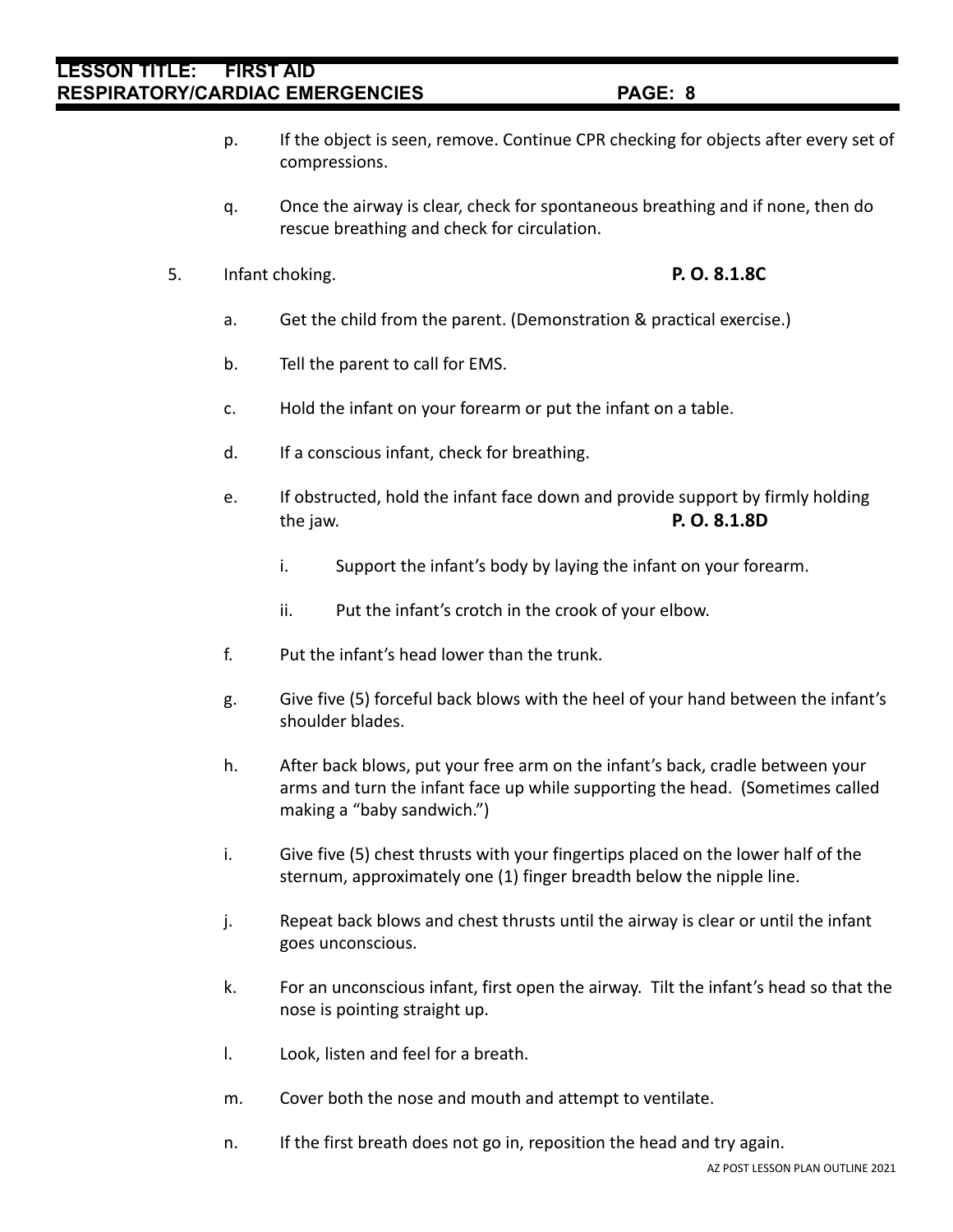- o. If unsuccessful, begin CPR.
- p. After the first set of compressions, prior to delivering breaths, check for objects.
- q. If the object is seen, remove. Continue CPR checking for objects after every set of compressions.
- r. If at any time you see an object, you can pull it from the mouth.

### **P. O. 8.1.8D**

- s. Once the airway is clear, check for spontaneous breathing and put it in the recovery position.
- t. If no breathing, begin rescue breathing and check for circulation. ( One breath every two to three seconds.)

### **IV. HEART PROBLEMS P. O. 8.1.15A**

- A. Angina pectoris.
	- 1. Pain that occurs when the heart needs more oxygen than is available.
	- 2. Pain that comes on with exertion, but lasts less than two (2) minutes.
	- 3. Patients are usually aware of their condition and have medication(s) prescribed for it.
	- 4. The rescuer may only assist the patient in taking his/her medication.
	- 5. Care is the same as for a heart attack.
- B. Heart attack.
	- 1. Condition.
		- a. Arteries in the heart muscle become clogged and can no longer supply all parts of the heart with adequate oxygen.
		- b. Conditions, such as exertion, put a demand on the heart which in turn requires more oxygen.
		- c. Unable to meet the demand for oxygen, the part of the heart that is not properly supplied will die.
		- d. The heart may continue to pump even though part of it is dead.
	- 2. Signs: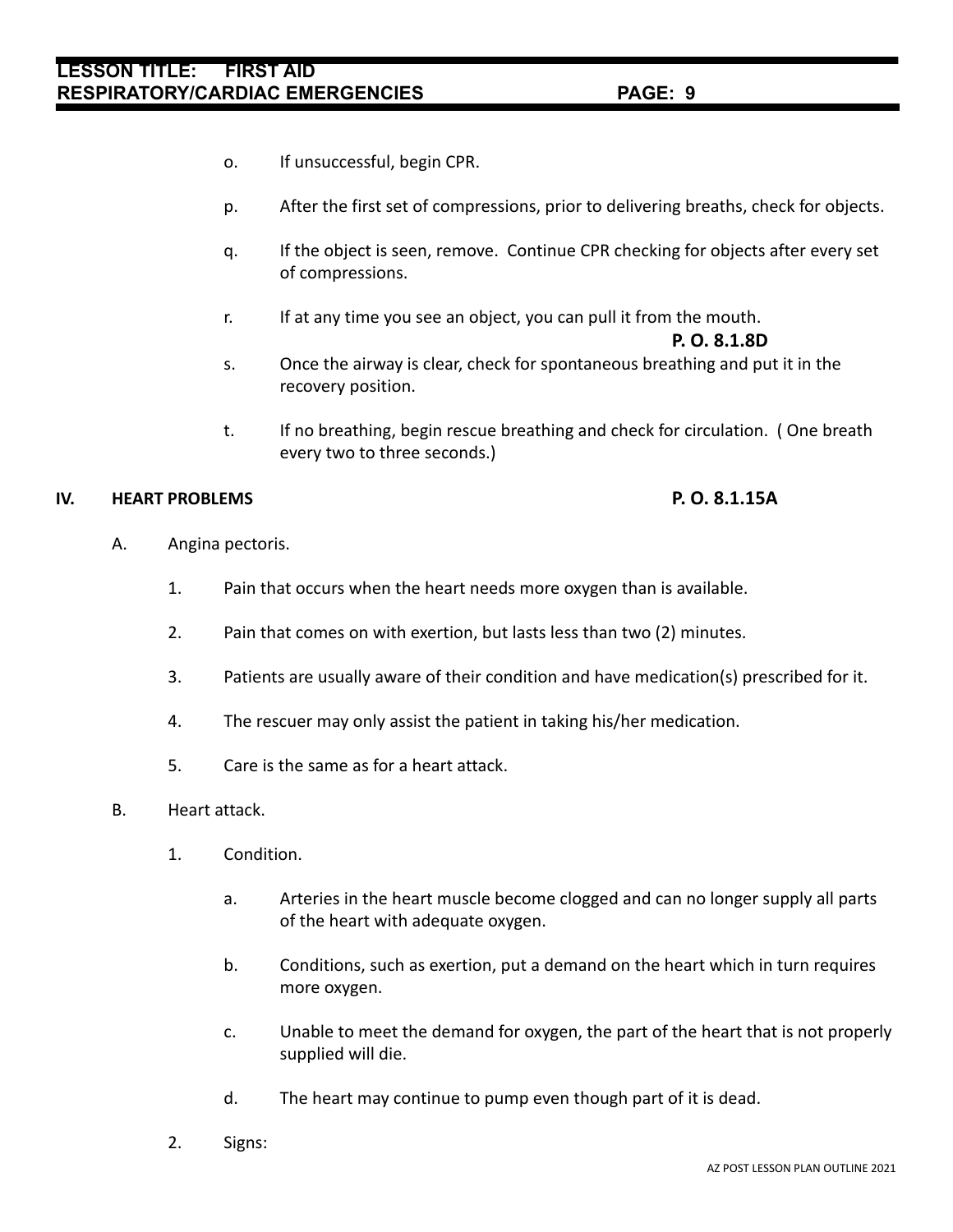- a. A chest discomfort that can be in the form of pain, tightness, fullness or squeezing.
	- i. Often, the pain will radiate from the chest to the neck, jaw, arms or back.
	- ii. The pain usually lasts longer than two (2) minutes. (Pain continues even at rest, unlike angina.)
- b. Nausea/vomiting.
- c. Shortness of breath.
- d. Sweating.
- e. Weakness.
- f. Restlessness.
- g. Lightheaded.
- h. The patient says they think they are going to die.
- i. Gray ashen pallor.
- 3. Emergency care.
	- a. Activate EMS. *INSTRUCTOR NOTE: This would be a good place to familiarize officers with a portable AED, which are becoming more common.*
		- i. For adults only, you may leave the patient to make a call for EMS.
		- ii. Early defibrillation is definitive medicine for a heart attack.
	- b. Keep the patient at rest.
	- c. Place the patient in a position of comfort.
	- d. Loosen any restrictive clothing.
	- e. Cover the patient to prevent any chills.
	- f. Monitor vital signs.
	- g. Provide emotional support.